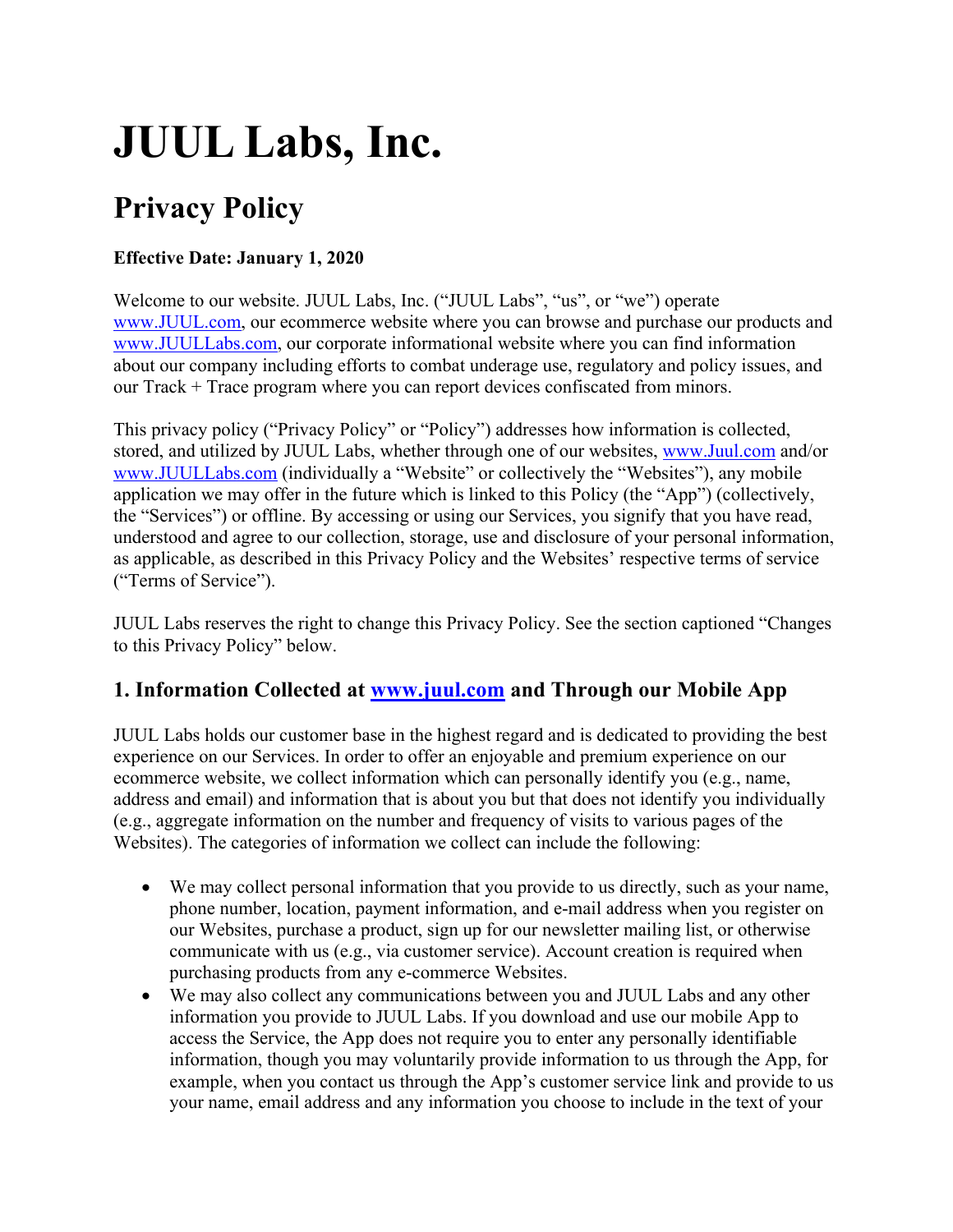message. We use this information to operate, maintain, and provide to you the features and functionality of the Websites, as well as to communicate directly with you, such as to send you email messages. We may also send you service-related emails or messages (e.g., account verification, change or updates to features of the Websites, technical and security notices).

# **2. Information Collected at www.juullabs.com**

JUUL Labs is dedicated to providing quality information regarding our company, our efforts to combat underage use, and regulatory and policy issues affecting our industry. On our corporate site we collect very little information which can personally identify you (e.g., name, address and email) and information that is about you but that does not identify you individually (e.g., information submitted through our Track and Trace program such as a device serial number or the number and frequency of visits to various pages of the corporate website). The categories of information we collect can include the following:

- We may collect personal information that you provide to us directly, such as your name, and e-mail address when you communicate with us (e.g., the "Contact Us" page). Our Track and Trace program collects only a device serial number and an optional email address.
- We use this information to communicate with you, such as to respond to your inquiries and to operate our Track and Trace program to curtail improper use of our products. We may also send you service-related emails or messages (e.g., account verification, change or updates to features of the Websites, technical and security notices).

# **3. Information Automatically Collected on all Online Websites and Apps**

We and our third-party partners, automatically collect certain types of usage information when you visit our Websites, use our Service, read our emails, or otherwise engage with us. We typically collect this information through a variety of tracking technologies, including cookies, web beacons, file information and similar technologies (collectively, "Tracking Technologies"). For example, we may collect information such as your domain name, browser type, operating system, IP address, web pages viewed while visiting our site, links clicked, length of time spent on our Service, and reference website from which you accessed the Website.

We may collect analytics data, or use third-party analytics tools, to help us measure traffic and usage trends for the Website and to understand more about the demographics of our users. In gathering this information, we are able to enhance your experience when visiting our Websites (including keeping your preferences and items placed in your shopping cart between visits) and to provide custom, personalized content and information, including targeted content and advertising. These cookies do not contain or track sensitive information such as your payment information. You may set your browser to not accept cookies; however, some features of the Websites may not function properly without the use of cookies. Although we do our best to honor the privacy preferences of our users, we are unable to respond to "Do Not Track" signals set by your browser at this time.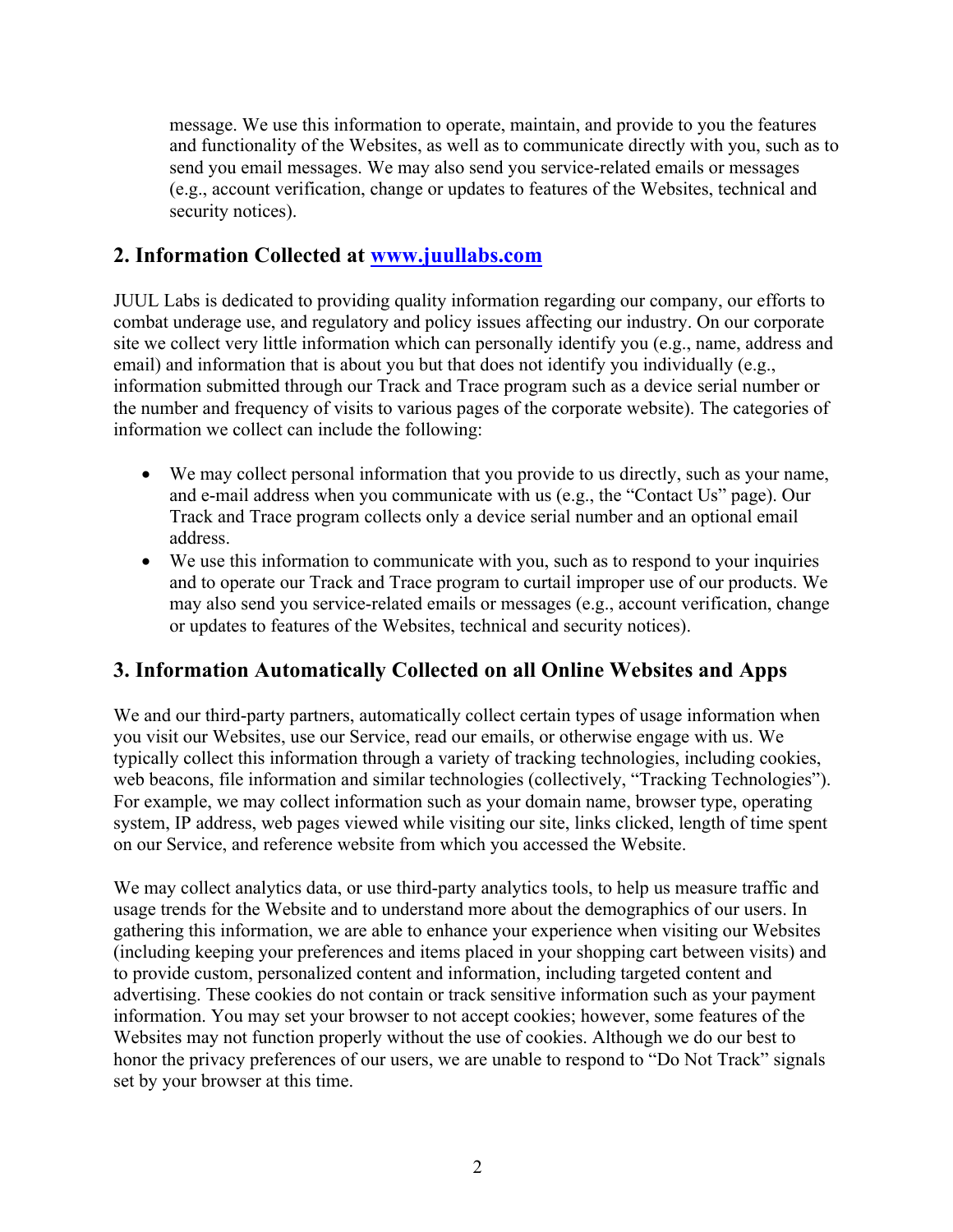If you download and use a mobile App to access our Service, we automatically collect certain types of information about your device and usage in several ways. When you download and use the App, JUUL Labs will automatically receive certain information, about which JUUL Labs products that are connected to the App, your mobile device and your usage of the App, such as the device operating system and version and information regarding your use of the App, such as the time spent using the App, which features of the App you access and use, and error messages but not specific identifying information about you. JUUL Labs may modify the information that it receives from the App at any time and will provide you notice of such changes by alerting you of a change to the Privacy Policy.

The App may store information regarding usage of a compatible JUUL Labs device that you have linked to the App when the App is running or when a compatible JUUL Labs product is available to pair with the App. Such information may include identification and paring information to connect with a JUUL Labs product, log files, modes, settings, durations, error rates, and other information that may be useful to enhance the connectivity between a compatible JUUL Labs product and the APP. We do not link this Device Usage information to your personal information in our systems and this information is transmitted in an anonymous form and in an encrypted manner. If you do not opt-in to the Usage Recording Feature, the App will not collect any device usage information. If you do opt-in and choose to save certain settings or save user profiles in a durable, continuing manner for future sessions regardless of JUUL Labs product, this information may be retained by JUUL Labs.

# **4. Use And Sharing Of Information Collected**

JUUL Labs utilizes information that is collected in various ways. Information collected helps our efforts to advance our customers' and visitors' online experience when visiting our Service. This ranges from improving important communications on our corporate website, fulfilling our public commitment to appropriate use of our products, ensuring accessibility, improving content, customer service, shopping checkout experience on our ecommerce website and overall Service satisfaction. We also use information we collect to assist with product development efforts, response to mandated legal notices, process purchases on the ecommerce website, to provide you with products or services you request from us through the ecommerce website and App, to improve your overall experience with the Services, for internal analytics purposes, to troubleshoot technical difficulties and errors, to notify you about changes to our Services, and in any other way we may describe to you at the time you provide the information.

#### **We may share your personal information with:**

- Third-party vendors, service providers, contractors and agents that perform services on our behalf, as needed to carry out their work for us, which may include identifying and serving advertisements, providing mailing services, providing financial services, web hosting, or providing analytic services. This sharing is only done so when those entities are performing functions solely on our behalf and they are not permitted to store such information except as needed to perform our work or as required by law;
- When you post content to any public area of our Websites, this information may be visible to the public and we may publish this information on our Websites along with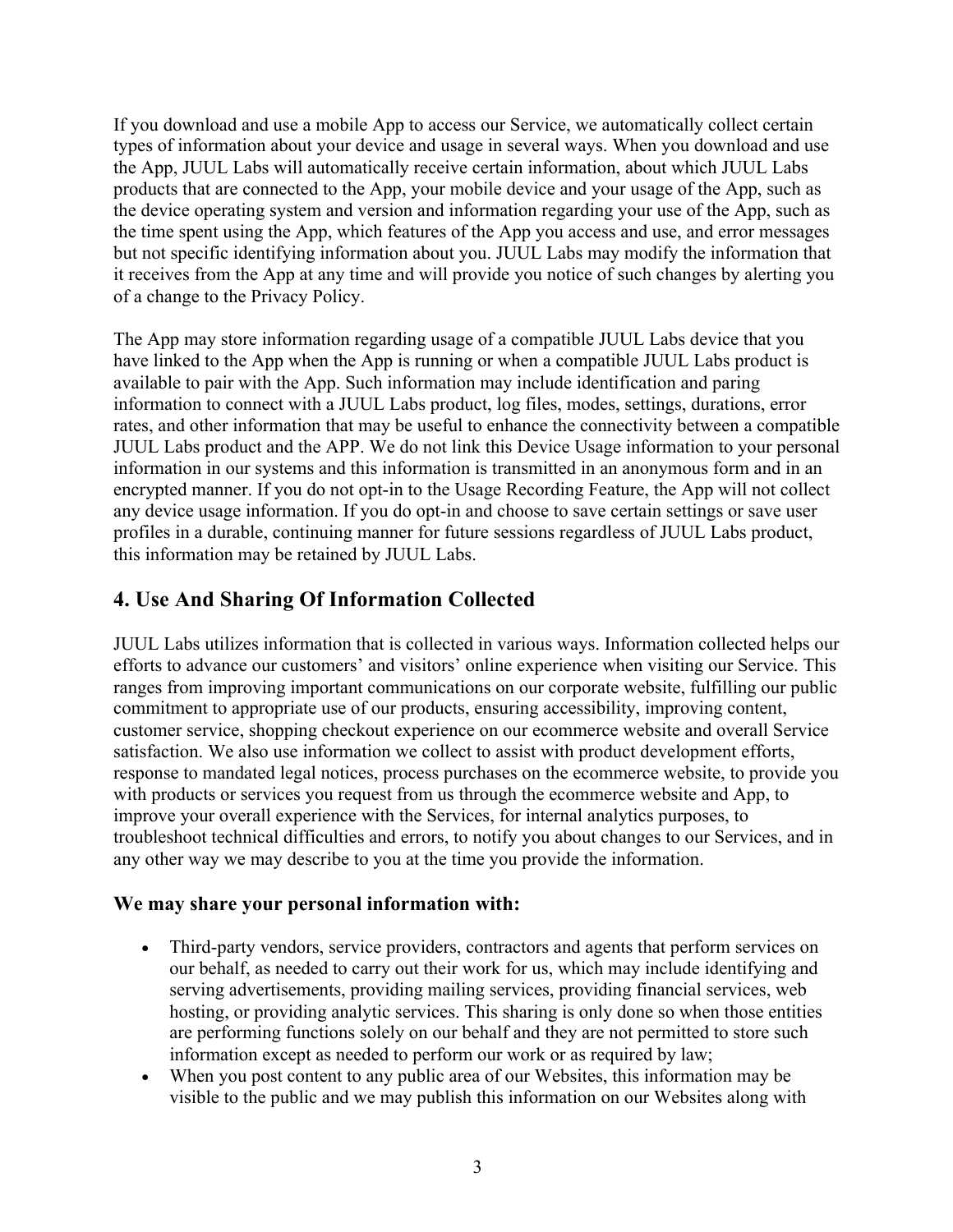some of your personal information such as your first name, last initial, and state of residence;

- With your consent, to third parties who may send you offers and information about products and services we think you may enjoy; Other companies and brands owned or controlled by JUUL Labs and other companies owned by or under common ownership as JUUL Labs, which also includes our subsidiaries (i.e., any organization we own or control) or our ultimate holding company (i.e., any organization that owns or controls us) and any subsidiaries it owns. These companies will use your personal information in the same way as we can under this Privacy Policy;
- Other parties in connection with a company transaction, such as a merger, corporate restructuring, sale of company assets or shares, reorganization, financing, change of control or acquisition of all or a portion of our business by another company or thirdparty, or in the event of a bankruptcy or related or similar proceedings; and
- Third parties as required by law or subpoena or if we reasonably believe that such action is necessary to (a) comply with the law and the reasonable requests of law enforcement; (b) to enforce our Terms of Service or to protect the security or integrity of our Services; and/or (c) to exercise, investigate, or protect the rights, property, or personal safety of JUUL Labs, our visitors, or others.

We may also share information with others in an aggregated or otherwise anonymized form that does not reasonably identify you directly as an individual.

**Please note:** The products sold on our ecommerce website are highly regulated by various governing agencies. It may become necessary to share the information that we collect with such agencies to comply with laws, a judicial proceeding, court order, or other legal requests.

We also may disclose information that has been collected where we believe it is necessary to investigate, prevent, or take action regarding underage use or purchase of JUUL Products, illegal activities, suspected fraud and/or counterfeit, situations involving potential threats to the safety of any person, violations of our Terms of Service or Privacy Policy, or as evidence in litigation in which JUUL Labs is involved.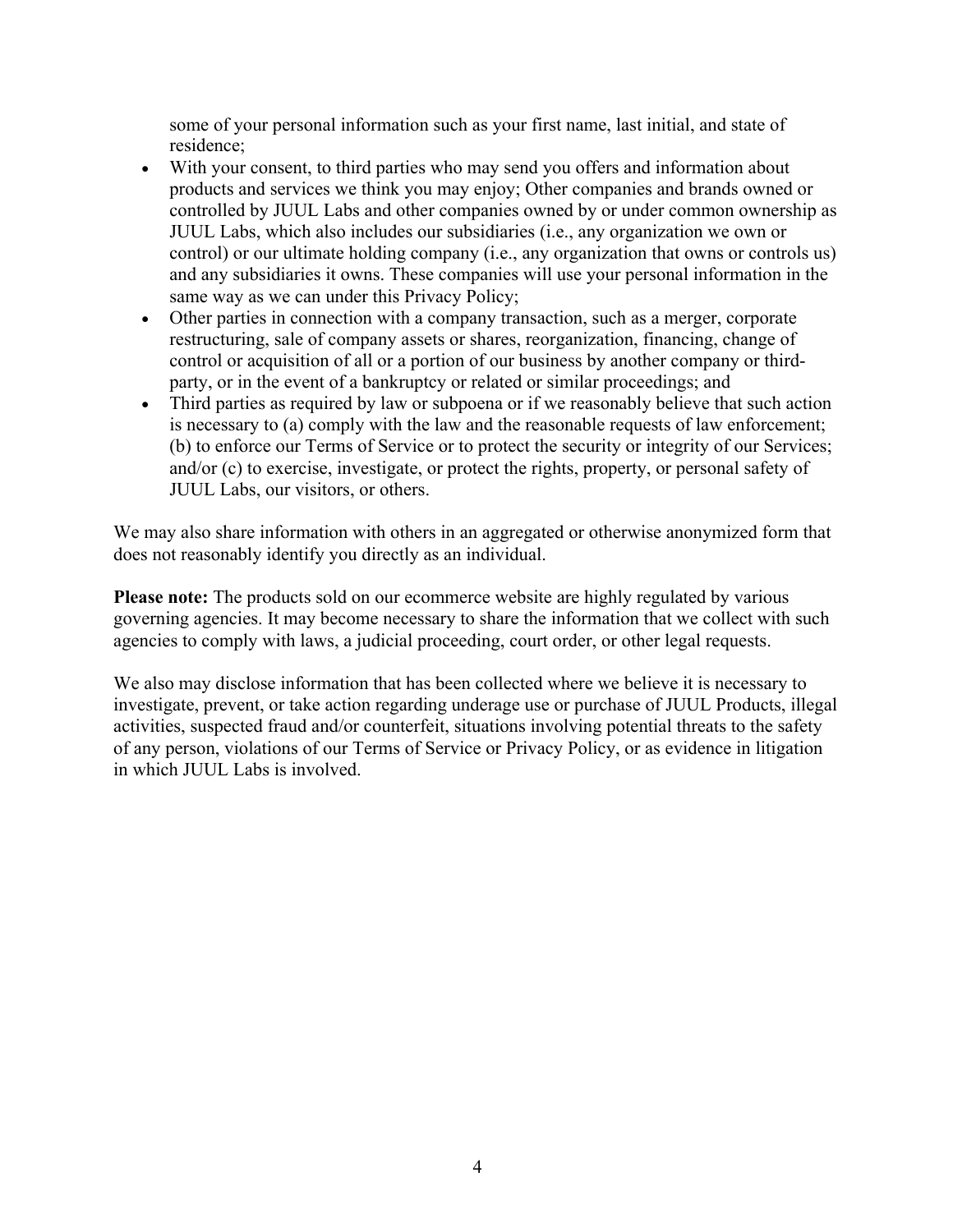# **5. Age Verification**

The products that we sell on our ecommerce Website are highly regulated and age restricted. We are required and committed to preventing sales to anyone under the legal purchasing age. We will only send you marketing materials and information that encourage or facilitate a purchase of our products after you have certified that 1) you are a of legal purchasing age for the product you wish to purchase; 2) that you wish to be added to our mailing list for the purpose of receiving transactional offers and advertising from a tobacco-regulated company; and 3) that you understand that providing false information may constitute a violation of the law.

Before you can make a purchase through our ecommerce website, we will verify your age through a non-affiliated third-party company to perform an age and identify verification check for adherence to this requirement. We utilize these trusted verification services to verify the information that you provide and ensure that you qualify to access and purchase products from the Website. This process has been developed with the customer's privacy in mind with detailed information neither shared nor accessible.

In some cases, we may not be able to verify your age and/or identity through a verification service. If we are unable to verify your age with the requested information, we require that you verify your identity through a third-party service called Berbix. Before proceeding, however, we will seek your agreement and consent via a dialogue box that will appear on our JUUL Website. Berbix will: collect an image of your face that you provide through our JUUL Website; collect a photo or scan of your face as it appears on an identification document; and employ facial recognition technology to verify your identity and age. Berbix provides us with a report of its findings. JUUL Labs does not collect, retain or possess the original photos or scans that you submit to Berbix. By using Berbix, you are submitting your photos and identification documents for verification directly to Berbix, you are agreeing to share your identification with Berbix, and you agree that Berbix is solely responsible for any use or loss of data. To learn how Berbix will collect and use your information, please refer to Berbix's Privacy Policy and Terms of Service.

# **6. Third Party Tracking And Online Advertising**

We may share, or we may permit third-party online advertising networks and other third-party services, to collect, information about your use of our e-commerce Website over time so that they may play or display ads that may be relevant to your interests on our e-commerce Website as well as on other websites or apps. Additionally, the e-commerce Website utilizes third-party sites to provide content to customers such as social media features. These third-party sites may set cookies on your browser and/or obtain your IP address.

Typically, though not always, the information we share is provided through cookies or similar Tracking Technologies, which recognize the device you are using and collect information, including hashed data, click stream information, browser type, time and date you visited the ecommerce Website, and other information. This information is used to display targeted ads on or through our Service or on other websites or apps, including on Facebook. We or the online advertising networks use this information to make the advertisements you see online more relevant to your interests. As noted above, depending on your browser or mobile device, you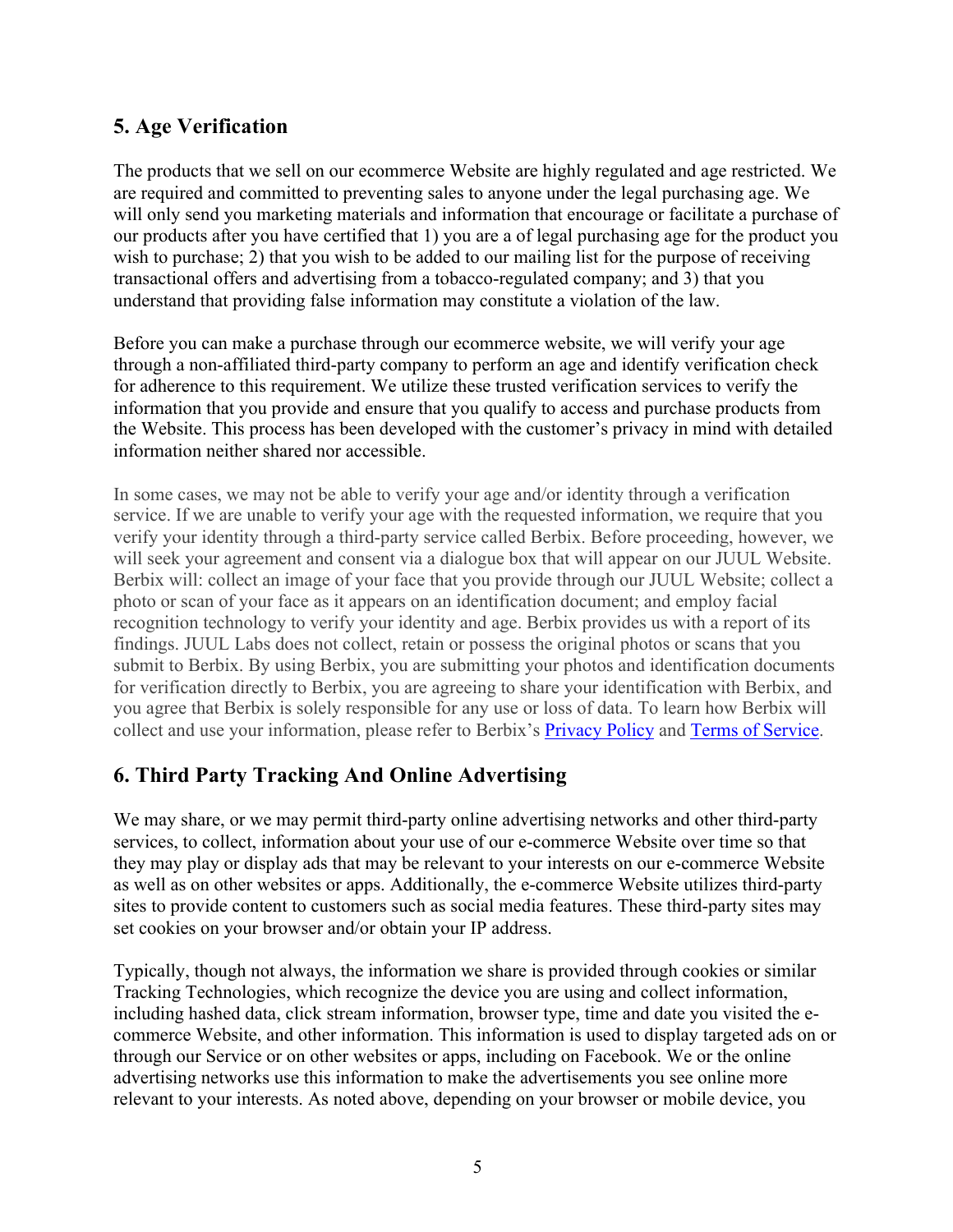may be able set your browser to delete or notify you of cookies and other Tracking Technology by actively managing the settings on your browser or mobile device. We do not permit thirdparties to collect your identifiable information from the Websites unless you provide it to them directly.

#### **A. Information Collected Via Technology**

As you use our Websites and services, certain information may also be passively collected and stored on our or our service providers' server logs, including your Internet protocol address, browser type, and operating system. We also use Cookies and navigational data like Uniform Resource Locators (URL) to gather information regarding the date and time of your visit and the solutions and information for which you searched and viewed, or on which of the advertisements displayed on Website you clicked. This type of information is collected to make our Websites and Service more useful to you and to tailor the experience with the Websites to meet your special interests and needs.

An "Internet protocol address" or "IP Address" is a number that is automatically assigned to your computer when you use the Internet. In some cases, your IP Address stays the same from browser session to browser session; but if you use a consumer internet access provider, your IP Address probably varies from session to session. For example, we, or our service providers, may track your IP Address when you access our e-commerce Website to assist with ad targeting.

"Cookies" are small pieces of information that a website sends to your computer's hard drive while you are viewing a website. Please read our Cookies Policy for more information. We may use both session Cookies (which expire once you close your web browser) and persistent Cookies (which stay on your computer until you delete them) to provide you with a more personal and interactive experience. Persistent Cookies can be removed by following your Internet browser help file directions. In order to use our Services, your web browser must accept Cookies. If you choose to disable Cookies, some aspects of our Websites may not work properly, and you will not be able to receive certain services.

To learn more about interest-based advertising and how you may be able to opt-out of some of this advertising, you may wish to visit the Network Advertising Initiative's online resources, at http://www.networkadvertising.org/choices, and/or the DAA's resources at www.aboutads.info/choices, and you may also adjust your ad preferences through your Facebook settings.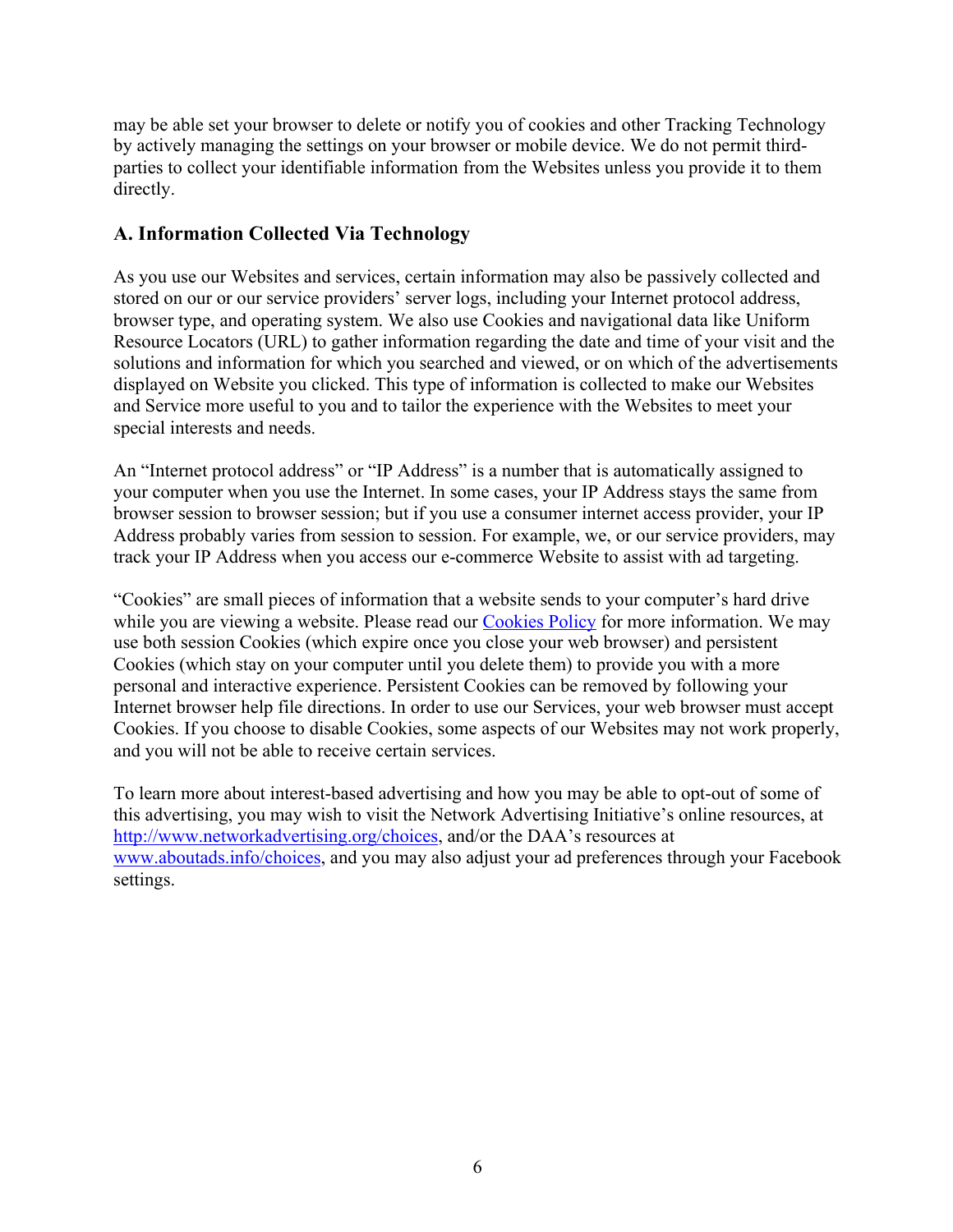# **7. Your California Privacy Rights**

# **A. Information Shared for Direct Marketing Purposes**

If you are a California resident, you have the right to receive, once per year, free of charge: 1) the identity of any third-party company to which we have disclosed your personal information for that company's direct marketing purpose on our Websites; and 2) a description of the categories of personal information disclosed. To request this information, please contact us at dataprivacy $(\widehat{\omega})$ juul.com.

# **B. Confirmation of Purchases**

If you are a California resident who makes a purchase through our ecommerce website, we will make one phone call with an auto dialer and pre-recorded voice to the phone number you provide in order to confirm the order, pursuant to California law.

# **C. California Consumer Privacy Act Rights ("CCPA")**

As of January 1, 2020, verified California residents will have the right to:

- Request and receive disclosure of our personal information collection practices during the prior 12 months, including the categories of personal information we collect, the categories of sources of such information, our business purpose for collecting or sharing such information, and the categories of third parties with whom we share such information;
- Request and receive a copy of the personal information we have collected about them during the prior 12 months;
- Request and receive disclosure of our information sharing practices during the prior 12 months, including a list of the categories of personal information sold with the category of third-party recipients and a list of the categories of personal information that we disclosed for a business purpose;
- Request that we not sell personal information about them; and
- Request that we delete (and direct our service providers to delete) their personal information subject to certain exceptions.

For purposes of the CCPA personal information means information that identifies, relates to, describes, is capable of being associated with, or could reasonably be linked, directly or indirectly, with a particular California resident or household.

In order to make a request for disclosure California residents may contact us by visiting https://juul.force.com/us/s/ccpa or by calling **(844)-668-6900**. We will ask you for information that allows us to reasonably verify your identity (that you are the person about whom we collected personal information) and will use that information only for that purpose. We cannot respond to your request or provide you with personal information if we cannot verify your identity and confirm that the personal information relates to you.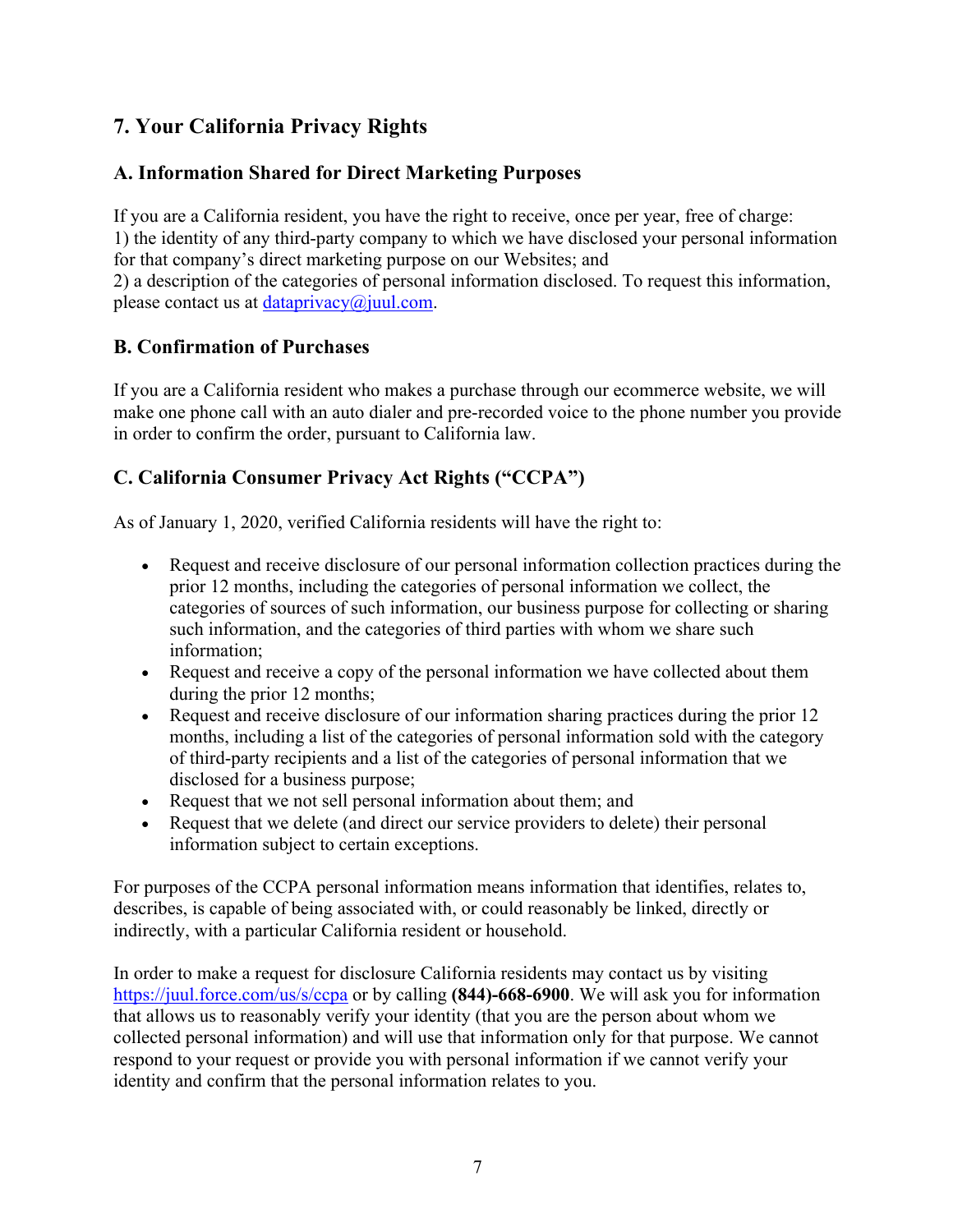You may make a request up to twice within a 12-month period. We will endeavor to respond within forty-five days of receipt of your request, but if we require more time (up to an additional forty-five days) we will notify you of our need for additional time.

For requests for a copy of the personal information we have collected during the 12 months prior to your request we will endeavor to provide the information in a format that is readily useable, including by mailing you a paper copy or providing an electronic copy to your registered account, if you have registered an account with us.

We will not discriminate against you as a result of your exercise of any of these rights.

We do not provide personal information to third parties in exchange for monetary consideration, but during the past 12 months, we have disclosed data to certain third parties that provide us with services such as assisting with marketing, data analysis and security, which may fall under the definition of "consideration" and be considered a "sale" under the CCPA.

Our Service is not intended for individuals under the age of 21. We do not knowingly collect or solicit any information from anyone under the age of 21 on this Service. Under CCPA, if you would like to instruct us not to sell your personal information, please visit our Do-Not-Sell web page at https://juul.force.com/us/s/ccpa. We do not sell personal information of individuals we actually know are less than 21 years of age. Once we receive your Do-Not-Sell request we will wait at least 12 months before asking you to reauthorize personal information sales.

During the past 12 months, depending upon which Websites you have visited, we have collected the following categories of information from the listed sources, used it for the listed business purposes and shared it with the listed categories of third parties. The categories of information include information we collect from our website visitors, registered users, employees, vendors, suppliers and any other person that interacts with us either online or offline. Not all information is collected about all individuals. For instance, we may collect different information from applicants for employment or from vendors or from customers.

| <b>Categories of</b><br><b>Information Collected</b> | <b>How We Collect Your</b><br><b>Information</b>                                                                                                                                | <b>Business Purpose Use for Your</b><br><b>Information</b>                                                                                                                                                                                                                                                                                                | <b>Third Parties</b><br><b>Receiving Your</b><br><b>Information</b>                                                                                           |
|------------------------------------------------------|---------------------------------------------------------------------------------------------------------------------------------------------------------------------------------|-----------------------------------------------------------------------------------------------------------------------------------------------------------------------------------------------------------------------------------------------------------------------------------------------------------------------------------------------------------|---------------------------------------------------------------------------------------------------------------------------------------------------------------|
| <b>Identifiers</b>                                   | Individuals submitting<br>information to us and/or<br>Information we<br>$\bullet$<br>automatically collect<br>from site visits and/or<br>Employment<br>information/applications | Performing Services for You<br>$\bullet$<br><b>Transaction Audits</b><br>$\bullet$<br>Block and remove<br>$\bullet$<br>fraudulent/unverified users<br>Functionality<br>$\bullet$<br>debugging/error repair<br>Ad customization<br>Internal Research &<br>development<br><b>Quality Control</b><br>Compliance with Federal,<br>State and Local regulations | Service providers<br>$\bullet$<br>(such as payment<br>processors, mail<br>houses, marketing<br>partners, shipping<br>partners, employee<br>benefits partners) |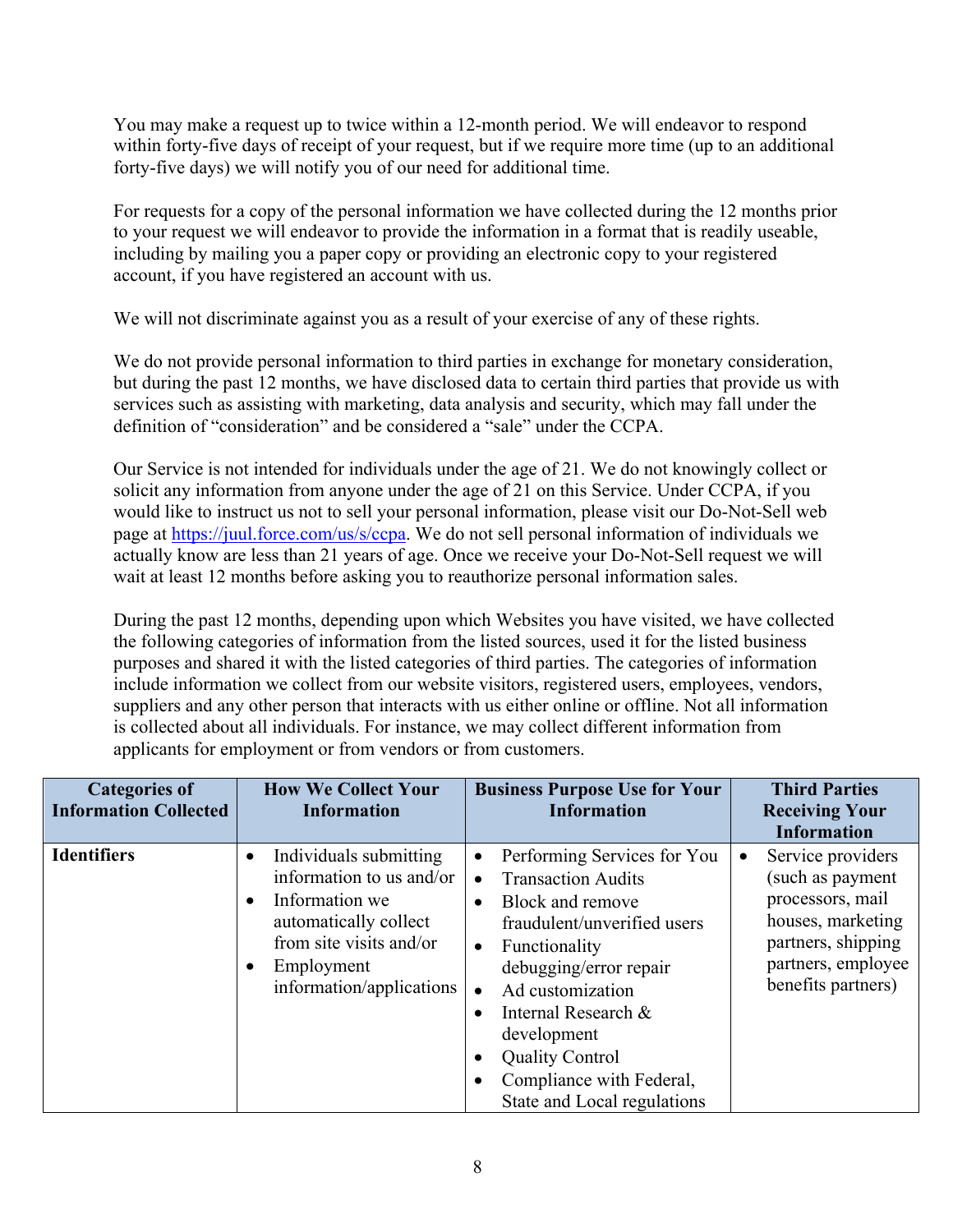|                                              |                                                                                                                                                               | Product Identification and<br>$\bullet$<br>Administration                                                                                                                                                                                                                                                                                                                                                                            |                                                                                                            |
|----------------------------------------------|---------------------------------------------------------------------------------------------------------------------------------------------------------------|--------------------------------------------------------------------------------------------------------------------------------------------------------------------------------------------------------------------------------------------------------------------------------------------------------------------------------------------------------------------------------------------------------------------------------------|------------------------------------------------------------------------------------------------------------|
| <b>Sensitive Information</b>                 | Individuals submitting<br>$\bullet$<br>information to us and/or<br>Employment<br>$\bullet$<br>Applications and/or<br><b>Employee Information</b><br>$\bullet$ | <b>Transaction Audits</b><br>$\bullet$<br>Security detection,<br>$\bullet$<br>protection and enforcement<br>Functionality<br>$\bullet$<br>debugging/error repair<br>Ad customization<br>$\bullet$<br>Performing services for you<br>$\bullet$<br>Internal Research &<br>Development<br><b>Quality Control</b><br>$\bullet$<br>Compliance with Federal,<br>State and Local regulations                                                | <b>Service Providers</b><br>$\bullet$<br>(such as payment<br>processors,<br>employee benefits<br>partners) |
| <b>Protected Class</b><br><b>Information</b> | Individuals submitting<br>$\bullet$<br>information to us and/or<br>Employment<br>$\bullet$<br>Applications and/or<br><b>Employee Information</b><br>$\bullet$ | <b>Transaction Audits</b><br>$\bullet$<br>Security detection,<br>$\bullet$<br>protection and enforcement<br>Performing services for you<br>$\bullet$<br>Internal Research &<br>$\bullet$<br>development<br><b>Quality Control</b><br>Compliance with Federal,<br>State and Local regulations                                                                                                                                         | Service Provider<br>$\bullet$<br>(such as employee<br>benefits partners)                                   |
| Commercial<br><b>Information</b>             | Individuals submitting<br>$\bullet$<br>information and/or<br>Information we<br>$\bullet$<br>automatically collect<br>from site visitors                       | Transaction History,<br>$\bullet$<br>Auditing, Purchase and Use<br>Restrictions, Product<br>Improvement, Product<br>Identification<br>Security detection,<br>protection and enforcement<br>Functionality<br>debugging/error repair<br>Ad customization<br>$\bullet$<br>Internal Research &<br>development<br>Quality Control and<br>Assurance<br>Product Improvement<br>٠<br>Compliance with Federal,<br>State and Local regulations | Service providers<br>$\bullet$<br>(such as marketing<br>partners, shipping<br>partners)                    |
| <b>Electronic Network</b><br><b>Activity</b> | Information<br>$\bullet$<br>automatically collected<br>from site visitors                                                                                     | <b>Transaction Audits</b><br>$\bullet$<br>Security detection,<br>٠<br>protection and enforcement                                                                                                                                                                                                                                                                                                                                     | Service providers<br>$\bullet$<br>(such as payment<br>processors,<br>security detection)                   |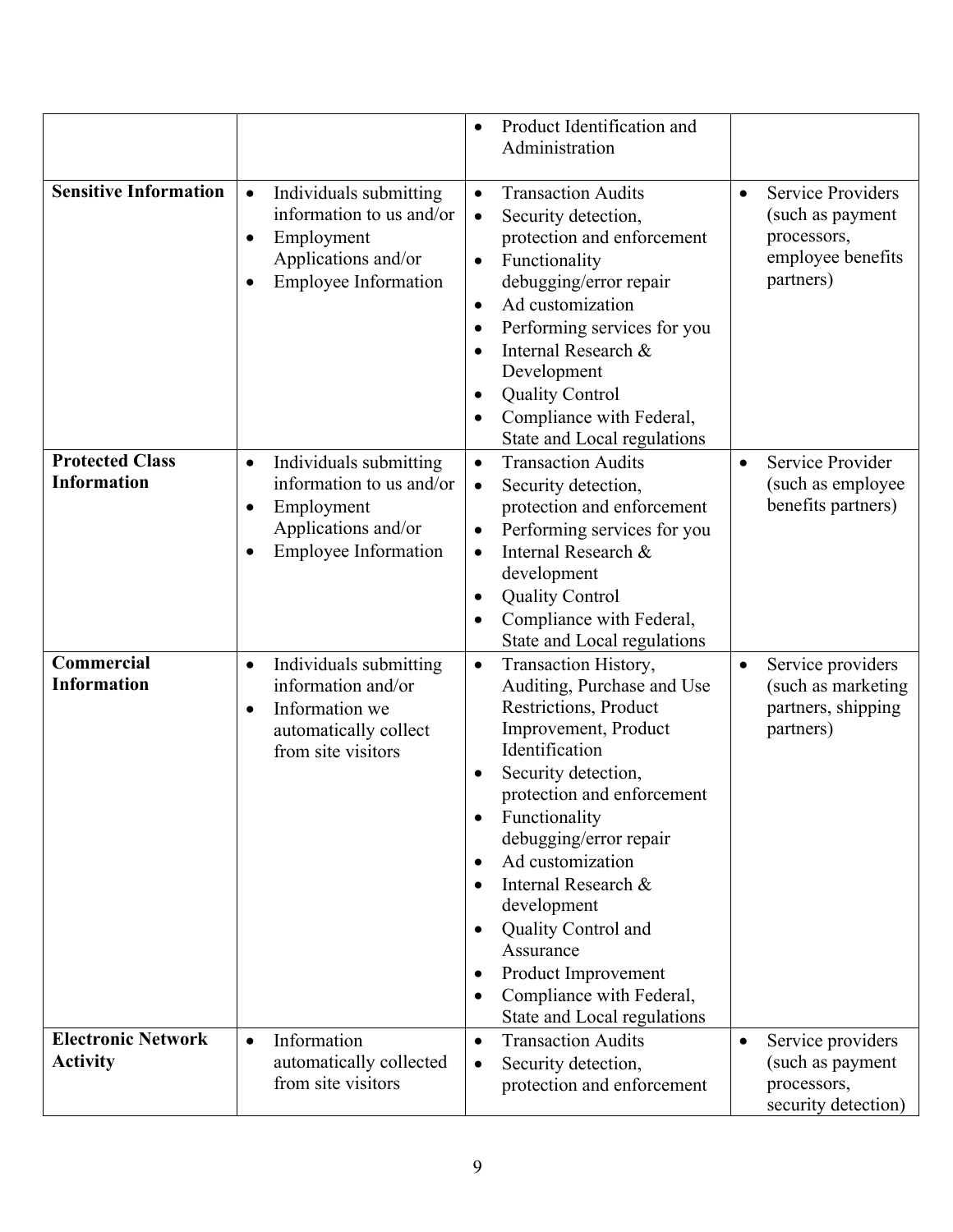|                                                                                                                     |                                                                                                                                                          | Functionality<br>debugging/error repair<br>Ad customization<br>$\bullet$<br>Performing services for you<br>Internal research and<br>development<br>Quality control                                                                                                                    |                                                                                          |
|---------------------------------------------------------------------------------------------------------------------|----------------------------------------------------------------------------------------------------------------------------------------------------------|---------------------------------------------------------------------------------------------------------------------------------------------------------------------------------------------------------------------------------------------------------------------------------------|------------------------------------------------------------------------------------------|
| <b>Audio/Video</b><br><b>Information</b>                                                                            | Individuals submitting<br>$\bullet$<br>information and/or<br>Information we collect<br>$\bullet$<br>for security purposes                                | <b>Transactions Audits</b><br>$\bullet$<br>Security detection,<br>protection and enforcement<br>Functionality<br>۰<br>debugging/error repair<br>Ad customization<br>$\bullet$<br>Performing services for you<br>Internal research and<br>development<br>Quality control               | Service providers<br>$\bullet$<br>(such as payment<br>processors,<br>security detection) |
| <b>Biometrics</b>                                                                                                   | Individuals submitting<br>٠<br>information and/or<br>Information we collect<br>$\bullet$<br>for security purposes                                        | <b>Transaction Audits</b><br>$\bullet$<br>Security detection,<br>protection and enforcement<br>Performing services for you<br>Compliance with Federal,<br>State and Local regulations                                                                                                 | Service providers<br>٠<br>(such as marketing<br>partners, shipping<br>partners)          |
| Geolocation                                                                                                         | Information we<br>$\bullet$<br>automatically collect<br>from site visitors                                                                               | <b>Transaction Audits</b><br>$\bullet$<br>Security detection,<br>protection and enforcement<br>Functionality<br>debugging/error repair<br>Ad customization<br>Performing services for you<br>Internal research and<br>development<br><b>Quality Control</b>                           | Service providers<br>$\bullet$<br>(such as marketing<br>partners)                        |
| <b>Inference from Above</b><br>(Preferences,<br>Characteristics,<br><b>Behavior, Attitudes,</b><br>Abilities, etc.) | Internal analytics<br>Information we<br>$\bullet$<br>automatically collect<br>from site visitors<br>Information submitted<br>$\bullet$<br>by individuals | <b>Transaction Audits</b><br>$\bullet$<br>Security detection,<br>protection and enforcement<br>Functionality<br>$\bullet$<br>debugging/error repair<br>Ad customization<br>$\bullet$<br>Performing services for you<br>Internal Research &<br>Development<br><b>Quality Assurance</b> | Service providers<br>$\bullet$                                                           |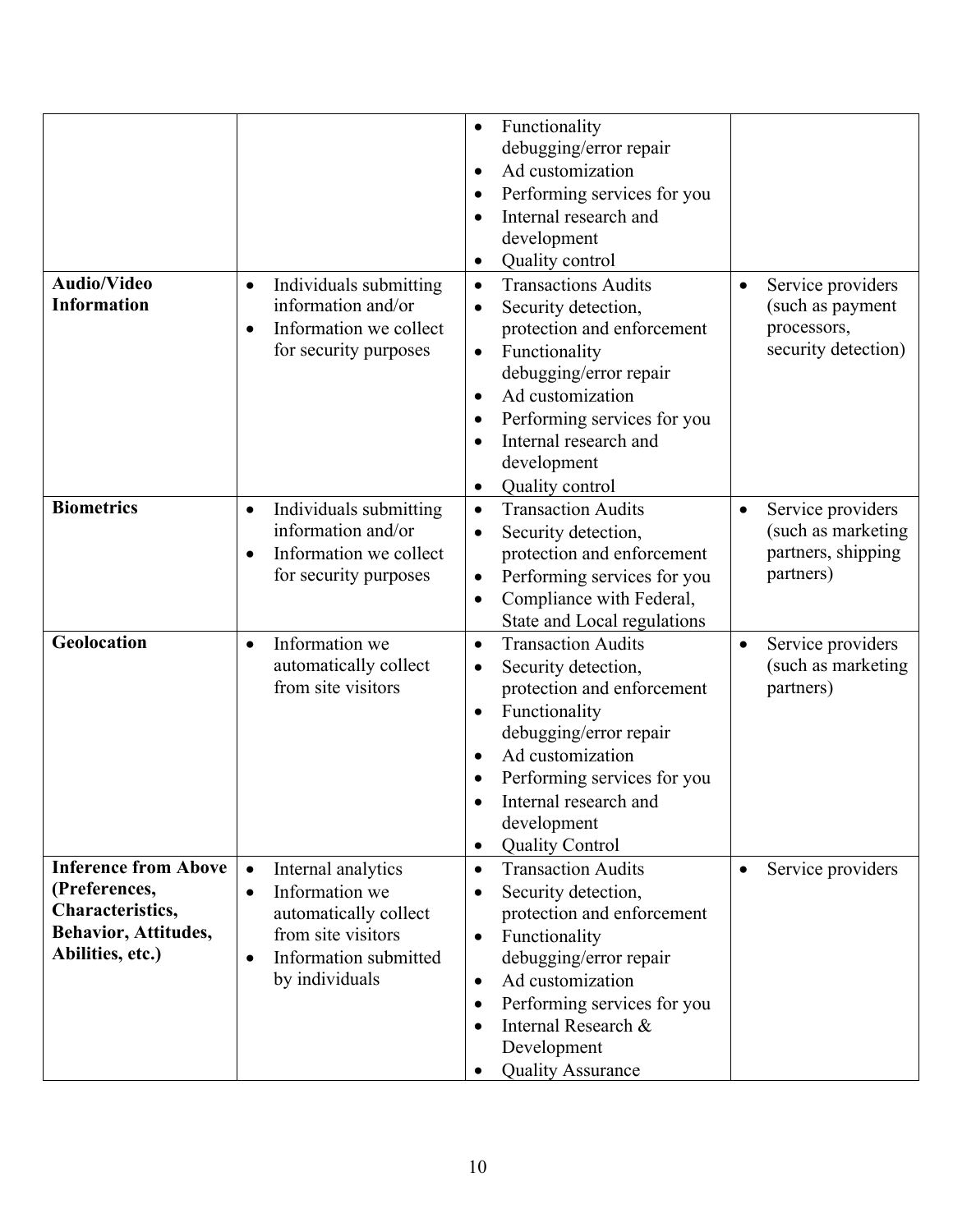# **8. Track + Trace**

During the past 12 months we have not collected information through the Track + Trace program on our corporate website as this a new feature Going forward, when a submission is made, we will be collecting the serial number of the product and an optional email address for the reporter. Submissions are intended in cases when a product has been confiscated from a minor, and facilitates appropriate remediation with the retailer suspected of selling the product. Information collected through this program is used internally for safety and security, legal compliance, device monitoring, and performing remedial actions to curtail the improper or illegal use of our devices.

| <b>Categories of</b><br><b>Information</b><br><b>Collected</b> | <b>How We Collect</b><br><b>Information</b><br>through $Track +$<br><b>Trace</b> | <b>Business Purpose</b><br><b>Use for This</b><br><b>Information</b>                                                                                                                                             | <b>Third Parties</b><br><b>Receiving This</b><br><b>Information</b>                                                                                                                  |
|----------------------------------------------------------------|----------------------------------------------------------------------------------|------------------------------------------------------------------------------------------------------------------------------------------------------------------------------------------------------------------|--------------------------------------------------------------------------------------------------------------------------------------------------------------------------------------|
| Identifiers                                                    | Individuals<br>$\bullet$<br>submitting<br>information to us                      | Block and remove<br>$\bullet$<br>fraudulent and<br>unverified users<br>Internal research<br>$\bullet$<br>and development<br><b>Quality Control</b><br>Compliance with<br>Federal, State and<br>Local regulations | Serial numbers<br>$\bullet$<br>are referenced<br>through a $3^{\text{rd}}$<br>party system to<br>identify the point<br>of sale, although<br>no identifiers are<br>shared externally. |

# **9. Notice To Nevada Residents**

We do not transfer personal information for monetary consideration. If you would like to tell us not to sell your information in the future please email us at dataprivacy $\omega$ juul.com with your name, postal address, telephone number and email address with "Nevada do not sell" in the subject line.

# **10. Rights With Respect To Your Data**

Modifying or deleting your information. If you have any questions about reviewing, modifying, correcting, or deleting your information, or if you want to remove your name or comments from our Website or publicly displayed content, you can contact us directly at dataprivacy $\omega_j$ uul.com. We may not be able to modify or delete your information in all circumstances. Opt-out of App's Usage Recording Feature. You may turn off the App's Usage Recording Feature at time of download, or you may delete the App from your device.

How to control your communications preferences: You can stop receiving promotional email communications from us by clicking on the "unsubscribe link" provided in such communications. We make every effort to promptly process all unsubscribe requests. You may not opt out of product or service-related communications (e.g., account verification, transactional communications, changes/updates to features of the service, technical and security notices).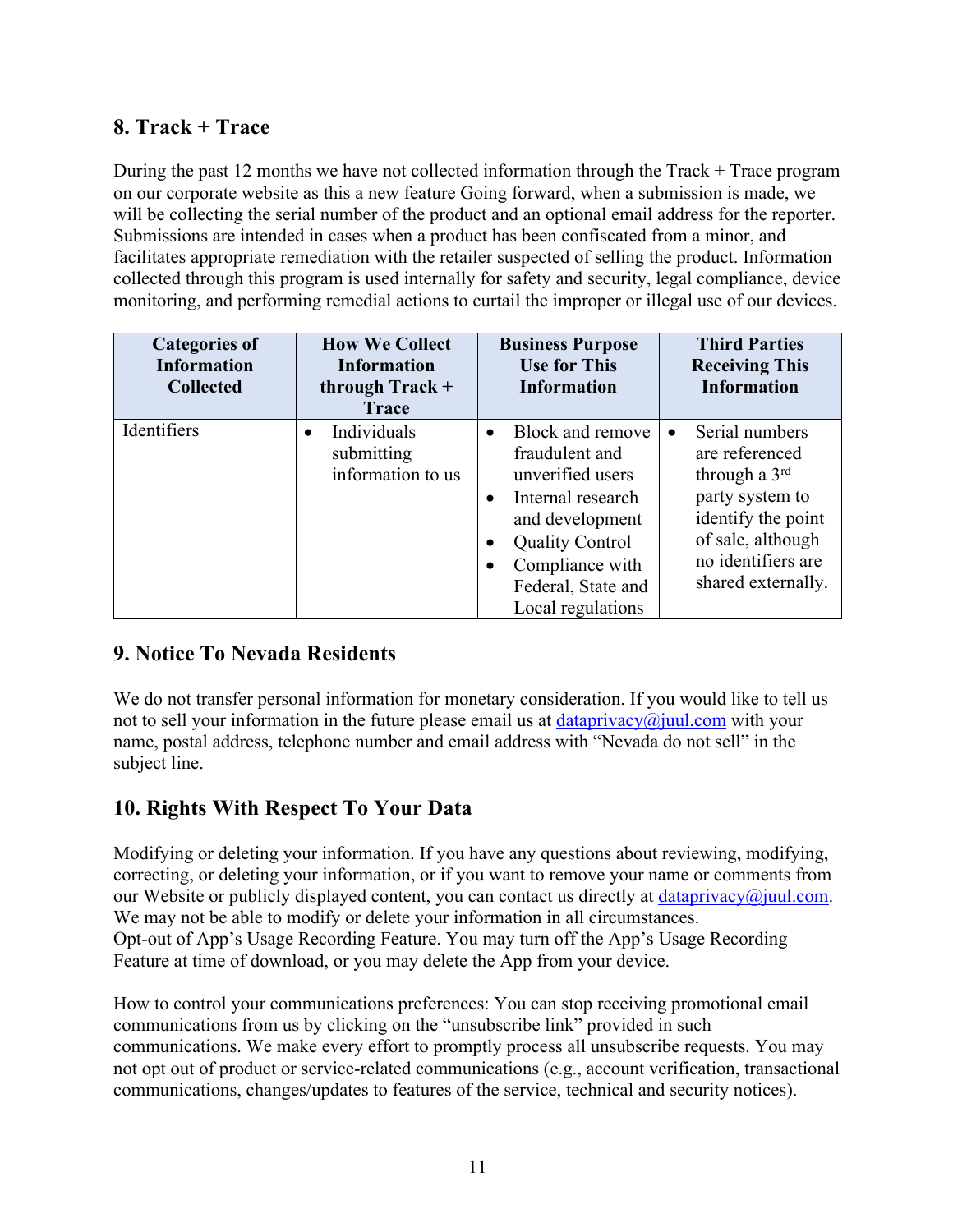# **11. Privacy Of The Underage**

Our Service is not intended for individuals under the age of 21. We do not knowingly collect or solicit any information from anyone under the age of 21 on this Service. In the event that we learn that we have inadvertently collected personal information from an individual under age 21, we will delete that information as quickly as possible. If you believe that we might have any information from an individual under 21, please contact us at dataprivacy@juul.com. Protecting the privacy of the underage is very important to us. Thus, if we obtain actual knowledge that a user is under 21, we will take steps to remove that user's Personal Information from our databases.

# **12. Users Outside Of The U.S.**

Your information collected through our website may be stored and processed in the United States or any other country in which JUUL Labs or its affiliates or service providers maintain facilities. If you are located in the European Union or other regions with laws governing data collection and use that may differ from U.S. law, please note that we may transfer information, including personal information, to a country and jurisdiction that does not have the same data protection laws as your jurisdiction, and you consent to the transfer of information to the U.S. or any other country in which JUUL Labs or its parent, subsidiaries, affiliates, or service providers maintain facilities and the use and disclosure of information about you as described in this Privacy Policy.

# **13. Third-party Websites**

Our Service may contain links to websites operated by third parties. This Privacy Policy does not apply to these third-party website or services. If you follow a link to any of these websites, please note that these websites have their own privacy policies and terms & conditions and that we do not accept any responsibility or liability for their policies. Links should be clicked at your own risk, and it is your sole responsibility to review the applicable privacy policy and terms and conditions of any third-party website accessed.

# **14. Security**

We take the security of your information extremely seriously and employ physical, administrative, and technological safeguards designed to preserve the integrity and security of all information collected through our website. Our Service support the industry standard Secure Socket Layer (SSL) encryption which is applied to all data transmitted so it cannot be read by others. In addition, if you are using a shared computer to access the Website, we recommend that you log out of your account before ending your browser session. This will also ensure that your account will not be used by anyone other than yourself. Unfortunately, the transmission of information online is not completely secure. Although we do our best to protect all information collected through the Service, we cannot guarantee the security of your information collected and/or transmitted through the Services. Any transmission of information is at your own risk. We are not responsible for circumvention of any privacy settings or security measures we provide.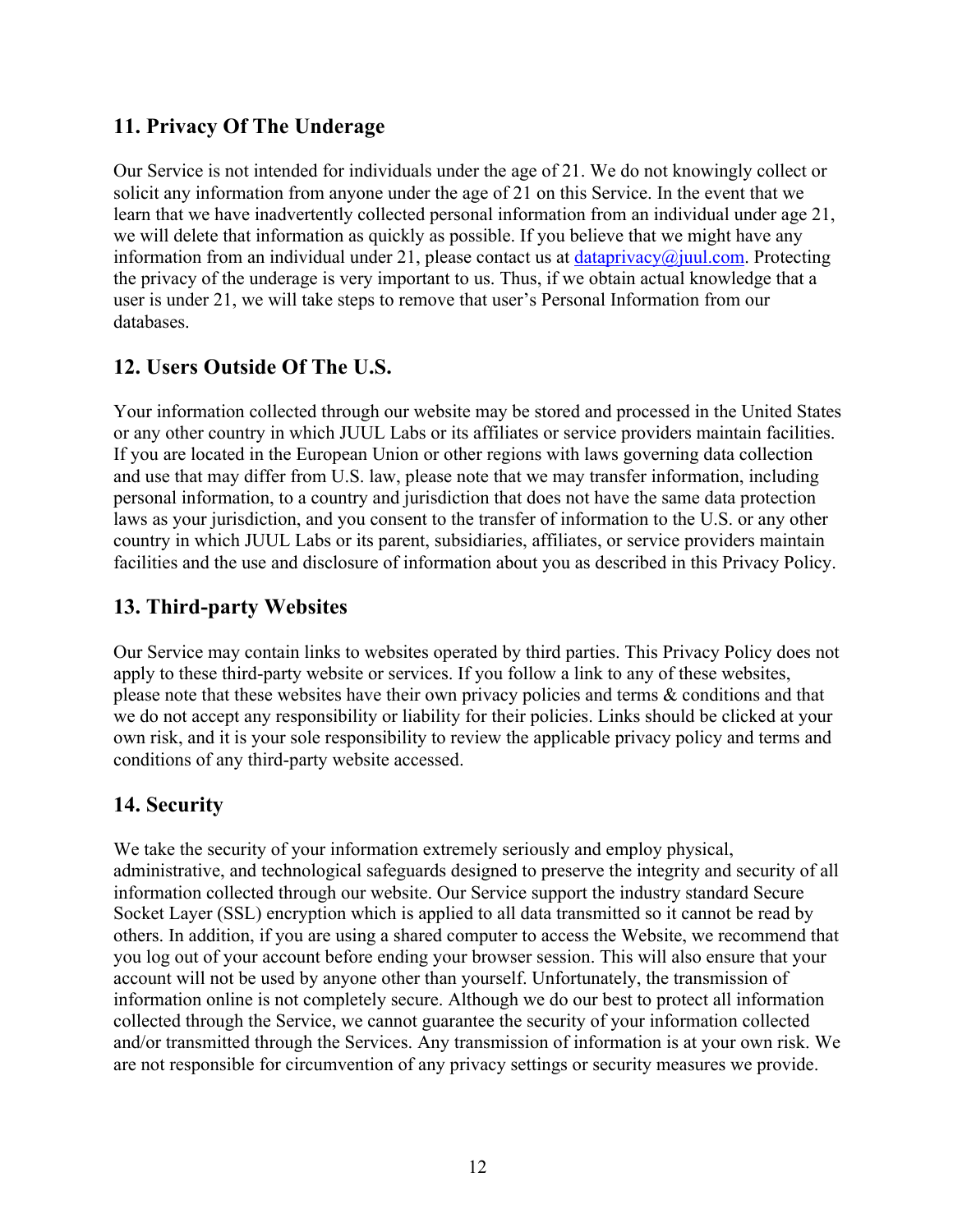# **15. SMS Short Code And Partner Technology Privacy Policy**

We collect information in the form of the content that you submit during your use of JUUL Labs' e-commerce Website, such as photos, comments, ratings and other information you choose to submit. We may also collect information about you and your friends, from any social network you may have connected from, in order to provide you with a more personalized experience. For instance, we may collect your user ID or profile information that you have permitted to be displayed in order to display you as a friend or in association with your profile and collections. When you order our products or services, you will need to submit your credit card or other payment information so that our service providers can process your payment for those products and services. If you choose to sign up to receive information about products or services that may be of interest to you, we will collect your email address and all related information. Additionally, we collect any information that you voluntarily enter, including personally identifiable information, into any postings, comments, or forums within the JUUL Labs community. For each of these personally identifiable information collections (or any below), we will ask for your consent and provide you with clarity before making any such collections. Additionally, you will have the option to opt out of any of these collections at any time and we will stop collecting such data from you.

#### **A. Personal Information from Other Sources**

We may receive personally identifiable information about you from other sources with which you have registered, companies who we have partnered with (collectively, "Partners") or other third parties. We may associate this information with the other personally identifiable information we have collected about you.

#### **B. E-mail and E-mail Addresses**

If you send an e-mail to us or fill out our "Feedback" form through JUUL Labs' Websites or Service, we will collect your e-mail address and the full content of your e-mail, including any attached files, and other information you provide. We may use this e-mail address to contact you, for example, in the case of the e-commerce Website, for things such as notifications of limitededition sales. You may indicate your preference to stop receiving further promotional and other communications as further detailed below.

#### **C. Information you Post**

You understand that when you use the e-commerce Website, certain information you post or provide through the Website, such as your name, profile, comments, posts and ratings, may be shared with other users and posted on publicly available portions of the e-commerce Website, including without limitation, chatrooms, bulletin and message boards, along with other public forums. Please keep in mind that if you choose to disclose personally identifiable information when posting comments or other information or content through the e-commerce Website, this information may become publicly available and may be collected and used by others, including people outside the JUUL Labs community. We will not have any obligations with respect to any information that you post to parts of JUUL Labs' Websites available to others and recommend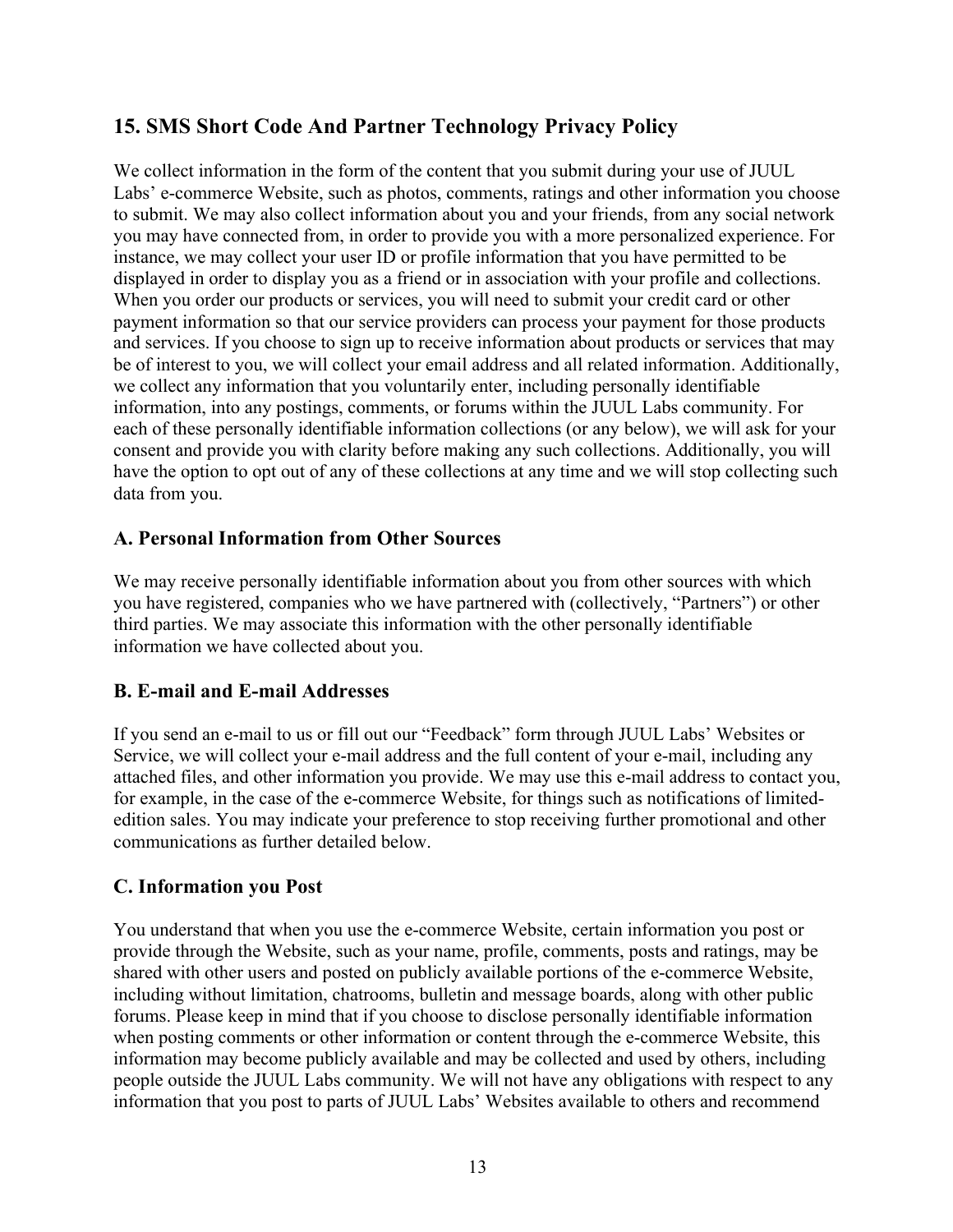that you use caution when giving out personal information to others in public forums online or otherwise. We also share the information you publish with other third parties.

#### **D. SMS Terms of Service**

When you opt in to receive marketing messages, we will send you an SMS message to confirm your sign up.

Upon completing 2-Factor Authentication, users will be automatically enrolled in Transactional message SMS.

You can cancel the SMS service at any time. Just reply "STOP". After you send the SMS message "STOP" to us, we will send you an SMS message to confirm that you have been unsubscribed. After this, you will no longer receive SMS messages from us.

If you want to join again, just sign up as you did the first time and we will start sending SMS messages to you again.

Users must explicitly elect to opt in to JUUL Marketing SMS.

We are able to deliver messages to the following mobile phone carriers: Major carriers: AT&T, Verizon Wireless, Sprint, T-Mobile, U.S. Cellular, Alltel, Boost Mobile, Nextel, and Virgin Mobile.

Minor carriers: Alaska Communications Systems (ACS), Appalachian Wireless (EKN), Bluegrass Cellular, Cellular One of East Central IL (ECIT), Cellular One of Northeast Pennsylvania, Cincinnati Bell Wireless, Cricket, Coral Wireless (Mobi PCS), COX, Cross, Element Mobile (Flat Wireless), Epic Touch (Elkhart Telephone), GCI, Golden State, Hawkeye (Chat Mobility), Hawkeye (NW Missouri), Illinois Valley Cellular, Inland Cellular, iWireless (Iowa Wireless), Keystone Wireless (Immix Wireless/PC Man), Mosaic (Consolidated or CTC Telecom), Nex-Tech Wireless, NTelos, Panhandle Communications, Pioneer, Plateau (Texas RSA 3 Ltd), Revol, RINA, Simmetry (TMP Corporation), Thumb Cellular, Union Wireless, United Wireless, Viaero Wireless, and West Central (WCC or 5 Star Wireless).

This list may change without warning and without notice to you.

As always, message and data rates may apply for any messages sent to you from us and to us from you. If you have any questions about your text plan or data plan, it is best to contact your wireless provider.

As with any of its programs, JUUL Labs, Inc. may discontinue this program at any time and without notice to you.